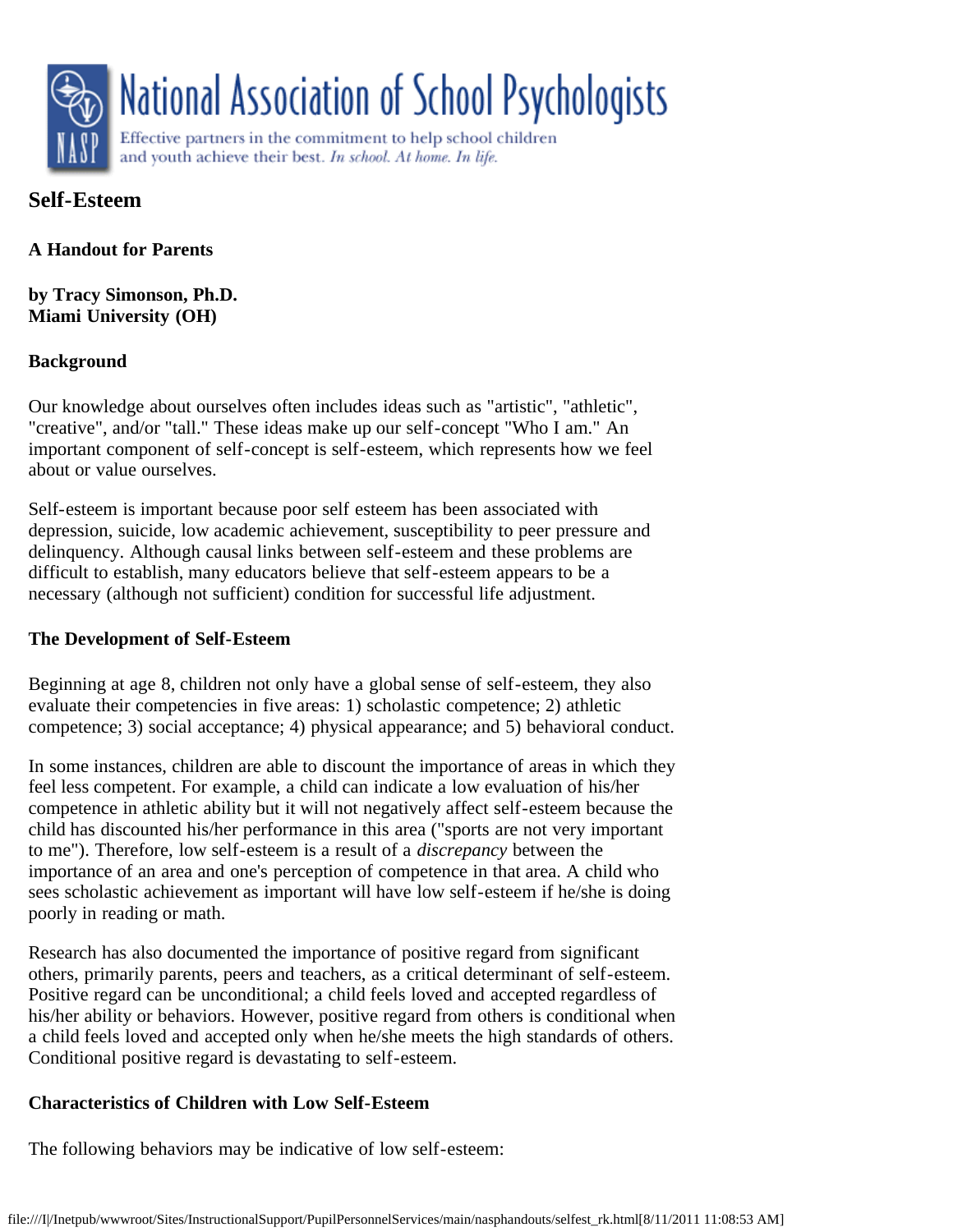· A reluctance to learn new things or an avoidance of challenge. Children with low self-esteem may ask parents for help or refuse to do things by themselves.

· Frequent negative self-statements ("I can't;" "I'm not good at anything").

· Excessive criticism of others and/or possibly downplaying the achievements of siblings or peers.

· Reactivity and dependence on external cues. Children with low self-esteem may be highly sensitive to verbal and nonverbal cues as they search for feedback on their performance. They may react strongly to some cues, such as a frown or sigh from parents. This is despite being assured that the negative cue was unrelated to their performance.

· Overreaction to mild anxiety-provoking stimuli such as time constraints, healthy competition, or constructive criticism.

· Easily influenced by peers.

· Very reactive to the ups and downs of daily life. Failure can be devastating, even on minor projects.

#### **Suggestions for Parents**

1. Take a good look at your parenting style. Parents who are warm, accepting, concerned and affectionate often have children with high self-esteem.

2. Create a harmonious home through clear and fair rules, consistent and fair discipline. Allow opportunities to discuss disagreements within the family.

3. Allow your child some choice and control in daily activities within prescribed limits. Picking out clothing for school, choosing one meal a week, or selecting the book to be read at bedtime may communicate to a child that his/her opinions are trusted and valued.

4. Be familiar with your child's strengths and weaknesses as well as his/her present level of ability. Make reasonable demands for performance based on improvement by your child rather than comparisons with peers, siblings or developmental milestones. Discourage your child from making these same comparisons.

5. Establish "family time" on at least a weekly basis. Decide on a time where the television is turned off, the phone goes unanswered and the family spends quality time with each other. Allow each child to choose the activity on a regular basis.

6. Let your children know that you have confidence that they can do things on their own. Refer to past struggles and point out how they were able to overcome them ("Remember when you had trouble making your bed you stuck with it and now it is easy for you.").

7. Assign your children manageable age-appropriate household chores. Expect them to complete them everyday with minimal reminders. Use specific task feedback and reward close approximations.

8. Be sure to encourage and support your children. Do not make love and support conditional on a child's efforts or behaviors. Make sure that your children know that